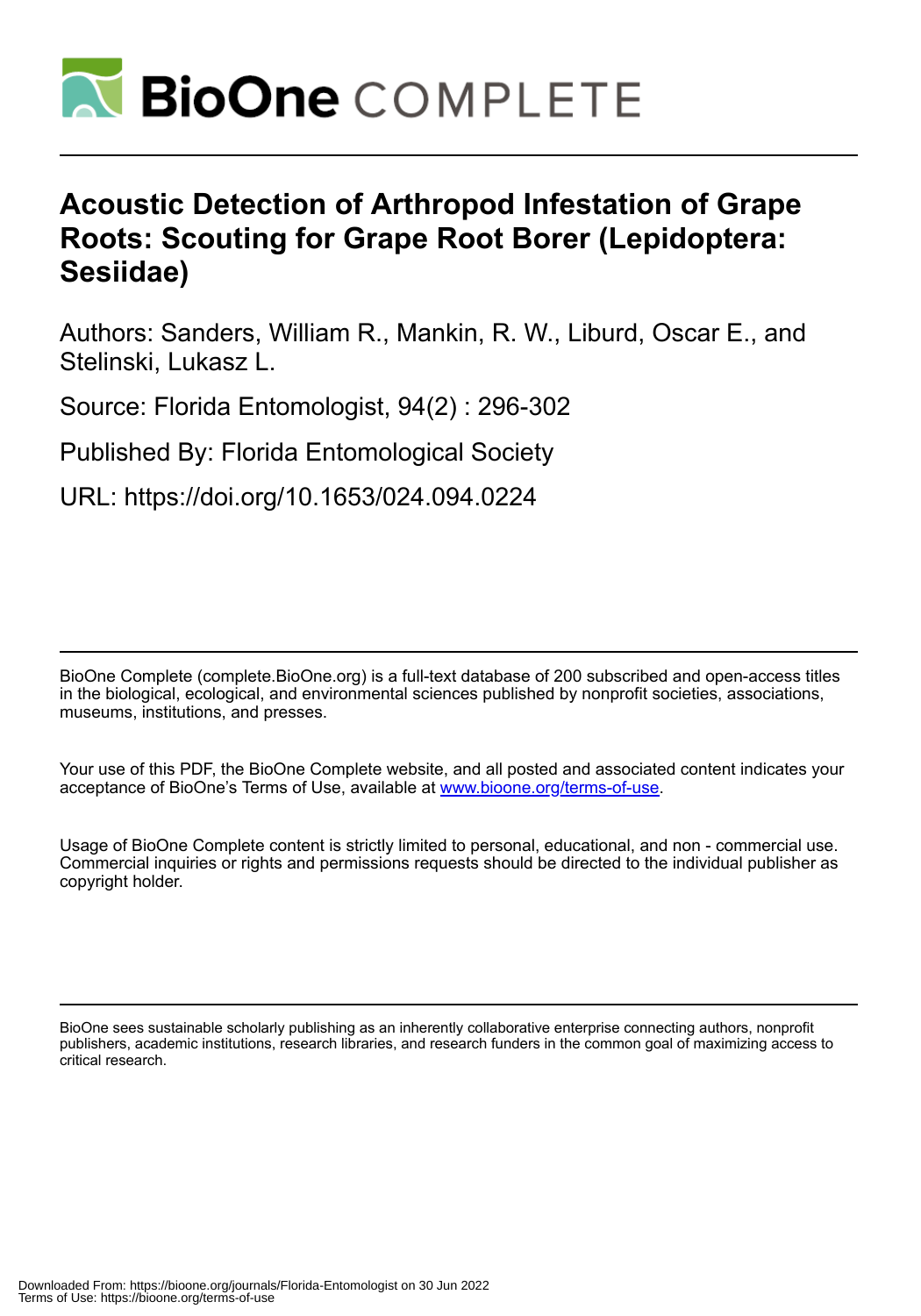# ACOUSTIC DETECTION OF ARTHROPOD INFESTATION OF GRAPE ROOTS: SCOUTING FOR GRAPE ROOT BORER (LEPIDOPTERA: SESIIDAE)

WILLIAM R. SANDERS<sup>1</sup>, R. W. MANKIN<sup>2</sup>, OSCAR E. LIBURD<sup>1</sup> AND LUKASZ L. STELINSKI<sup>3</sup> 1 Entomology and Nematology Department, University of Florida970 Natural Area Drive, Gainesville, FL 32611

2 United States Department of Agriculture, Agricultural Research Service Center for Medical, Agricultural, and Veterinary Entomology, 1700 SW 23rd Drive, Gainesville, FL 32608

3 Entomology and Nematology Department, Citrus Research and Education Center, University of Florida, 700 Experiment Station Road, Lake Alfred, FL 33850

#### **ABSTRACT**

The grape root borer, *Vitacea polistiformis* Harris, is the principal pest of grapes (*Vitis* spp. L.) in Florida where chlorpyrifos is 1 of the few chemicals registered for its control. However, chlorpyrifos is not an ideal treatment because it is highly toxic to birds, fish, aquatic invertebrates, and honeybees. Also, the recommended timing of application conflicts with harvest dates. There is an effective cultural control method, known as mounding, but this method is currently cost prohibitive for commercial production and is not widely used. If mounding could be applied only to infested plants, the cost of this method would be reduced considerably. This study evaluated the potential of acoustics for detecting the larvae *in-situ*. Human listeners assessed likelihood of arthropod infestation for each site based on live acoustic samples as they were being recorded. Computer software later constructed acoustic indicators from these recordings that were used for computer assessment of infestation likelihood. After recording, the roots of sampled vines were excavated to determine infestation levels. Infestation likelihood predictions of both human listeners and computer software largely reflected infestation condition of tested sites. Consequently, acoustic methods could be developed as tools for growers to employ mounding only at sites most likely to be infested, and thus enable more cost-effective use of this cultural control tactic.

Key Words: IPM, monitoring, mounding, grape pest, *Vitis* spp.

#### **RESUMEN**

El barrenador de la raíz de la uva, *Vitacea polistiformis* Harris, es la principal plaga de la uva (*Vitis* spp. L.) en la Florida, donde clorpirifos es uno de los pocos productos químicos registrados para su control. Sin embargo, el clorpirifos no es un tratamiento ideal, ya que es altamente tóxico para aves, peces, invertebrados acuáticos y abejas. Además, el tiempo recomendado para la aplicación del producto esta en conflicto con la fecha de cosecha. Existe un método eficaz de control cultural, conocido como "el montonar" (agregando la tierra debajo de la vid después de que las larvas se empupan en el suelo, que impeden que los adultos emergen), pero actualmente este método es muy costoso para la producción comercial y no se utiliza ampliamente. Si se aplica el montonar sólo a las plantas infestadas, el costo de este método se reduciría considerablemente. Este estudio evaluó el potencial de la acústica para detectar las larvas *en-sitio*. Oyentes humanos evaluaron la probabilidad de infestación por artrópodos para cada sitio basado en las muestras acústicas en vivo, mientras que fueron grabadas. El programa de computadora más tarde construyeron indicadores acústicos de estas grabaciones que se utilizaron para la evaluación hecha por computadora de la probabilidad de infestación. Después de la grabación, las raíces de la vid muestreadas fueron excavados para determinar los niveles de infestación. Las predicciones de la probabilidad de infestación tanto por los oyentes humanos y por los programas de computadora en gran parte reflejó la condición de infestación de los sitios evaluados. En consecuencia, los métodos acústicos se podrían desarrollar como una herramienta para que los productores empleen el montonar sólo en los sitios de mayor probabilidad de estar infestados y por lo tanto permita un uso más rentable de esta táctica de control cultural.

In Florida, the amount of land devoted to grape (*Vitis* spp. L.) cultivation has steadily increased over the past several years and is now over 400 hectares (Weihman 2005). The number of registered Florida wineries has also increased from 13 to 17 in the past 4 years (FGGA 2009). In 2008, Florida was the fifth largest wine producer of all states in the U.S. with total production equaling 6.6 million liters (Hodgen 2008), and in 2009 Florida was the second largest consuming state (Anderson 2009).

The grape root borer, (GRB) *Vitacea polistiformis* Harris, is the key pest of grapes in Florida (Liburd & Seferina 2004) and Georgia (Weihman 2005) and an important pest in North Carolina (Pearson & Schal 1999) and South Carolina (Pollet 1975). As the Florida grape industry expands, the grape root borer will become a more serious threat to the industry.

Upon hatching, larvae immediately burrow into the soil where they bore into and feed upon grape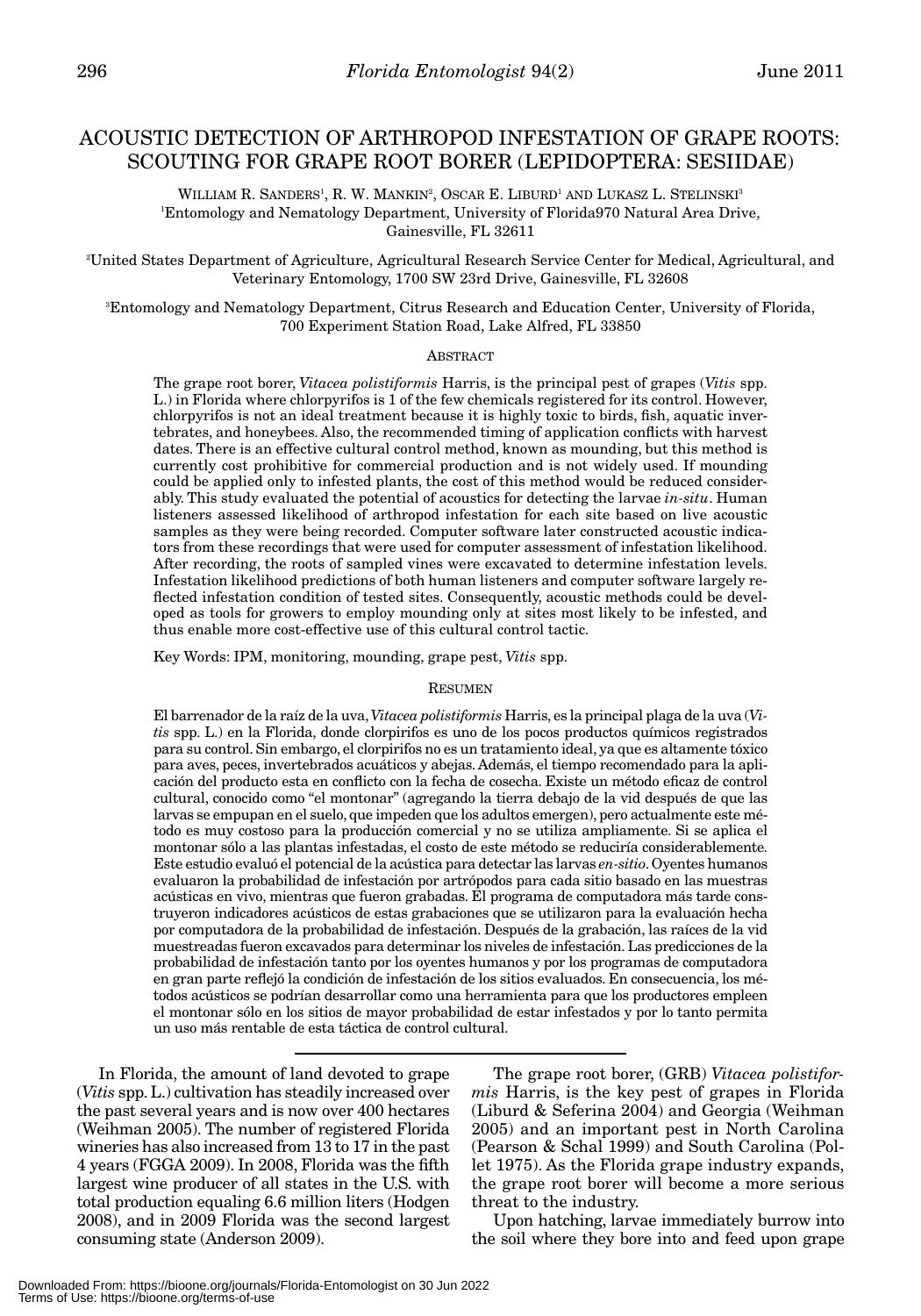roots, reducing vine vigor and cold tolerance, increasing susceptibility to pathogens and drought, and hastening vine death (Pearson & Meyer 1996). A low economic injury level (EIL) has been established in Georgia, 0.074 larvae per vine (Dutcher & All 1979). One larva feeding at the root crown can cause as much as 47% decrease in yield. Entire vineyards have been destroyed in Florida, and the grape root borer was cited as the reason for cessation of grape production in South Carolina (Pollet 1975).

The organophosphate chlorpyrifos (Lorsban®) is currently 1 of the few registered chemicals for control of GRB. Chlorpyrifos is applied to the root area as a soil drench but is not ideal for control of GRB because it is toxic to birds, fish, aquatic invertebrates, and honeybees. It is also moderately toxic to pets and livestock and is suspected of being carcinogenic in humans (USCB 1996). Florida vineyards are relatively small, usually 1 to 4 ha, and are typically family owned and operated. Most grape growers live on site with their families so many are reluctant to use chlorpyrifos because of its potential safety and environmental hazards.

A practice known as mounding has shown some promise as an effective control alternative to pesticides. When larvae are ready to pupate, they usually migrate to within 5 cm of the soil surface to form their pupal cells. At this depth, pharate adults are easily able to emerge from the soil. However, placing a mound of soil around the base of the vine after larvae have begun to pupate forces pharate adults to travel farther before reaching the soil surface, and mortality increases with the distance traveled. Sarai (1969) found 100% mortality when mounds were 19 cm high. Once emergence begins to decline for the year, mounds must be removed so that mounding may be done the next year. Mounding is currently labor intensive, which makes the technique cost prohibitive for most growers. The cost of mounding would be greatly decreased if growers were able to determine whether or not a given plant is infested. This would eliminate the cost of unnecessarily mounding vines that are not infested.

This study evaluated the potential of acoustic detection as a means of determining the presence or absence of larvae in an individual grapevine's root system. This detection system will make the sustainable practice of mounding much more attractive to growers, decrease pesticide use, and its associated environmental impact. The acoustic detection method could be implemented wherever the grape root borer is a problem.

# MATERIALS AND METHODS

Acoustic Instruments, Signal Recording, and Soil Sampling Procedures

Acoustic records were collected from 28 root systems at a commercial vineyard near Lithia, Florida, and 8 root systems at a commercial vineyard near Florahome, Florida. Recordings were taken between April 28 and June 9, 2009. Air temperatures ranged between 29 and 35°C during the recordings. Two accelerometer amplifiers and a recorder (details of the instruments are described in Mankin et al. 2009) were set up in the storage bed of an electric cart and transported throughout the vineyard to vines exhibiting symptoms of infestation: wilting, yellowed or dead leaves, and reduced leaf area as compared with neighboring plants of the same variety. A 30 cm nail was inserted into the root system of the selected vine. The accelerometer was attached to the nail head by a magnet. One or more listeners took notes and monitored the signals from potential larval feeding and movement in the roots during a recording period of 3 min or longer. Within 1 to 2 h after recording, the vine was excavated and the contents of the root system were examined to obtain an independent verification of whether a site was uninfested or contained insects.

# Listener Assessment of Infestation Likelihood

Subterranean larvae typically produce spectrally distinctive, 3 to 10 ms sound impulses during movement and feeding activities (Mankin et al. 2000, 2009). These sound impulses can be identified and recognized as insect-produced sounds by most listeners after 10 to 20 min practice with the accelerometer and headphones. In this experiment, there were 2 primary listeners and 5 occasional listeners.

Assessments were performed as in Mankin et al. (2007), where  $l_{ow}$  indicates detection of no valid, insect-produced sounds or only a few faint sounds during a recording period,  $m_{\text{edium}}$  indicates detection of sporadic or faint groups of valid sounds, and  $h_{\text{igh}}$  indicates detection of frequent, easily detectable groups of valid sounds. No attempt was made to distinguish between pest and non-pest species in the assessment. Comparisons between the distributions of assessed infestation likelihoods at infested and uninfested recording sites were performed using the NPAR1WAY procedure in SAS (SAS Institute 2004).

#### Digital Signal Processing and Classification

Recorded signals were band-pass filtered between 0.2 and 5 kHz to facilitate subsequent analysis, and visualized with audio playback using Raven 1.3 software (Charif et al. 2008). In initial screenings, we confirmed the presence of groups (trains) of discrete, 3 to 10 ms impulses separated by intervals <250 ms that had occurred frequently where insects were recovered in previous studies (Mankin et al. 2009). Trains containing 6 or more impulses were a focus of analysis because they often were identified as insect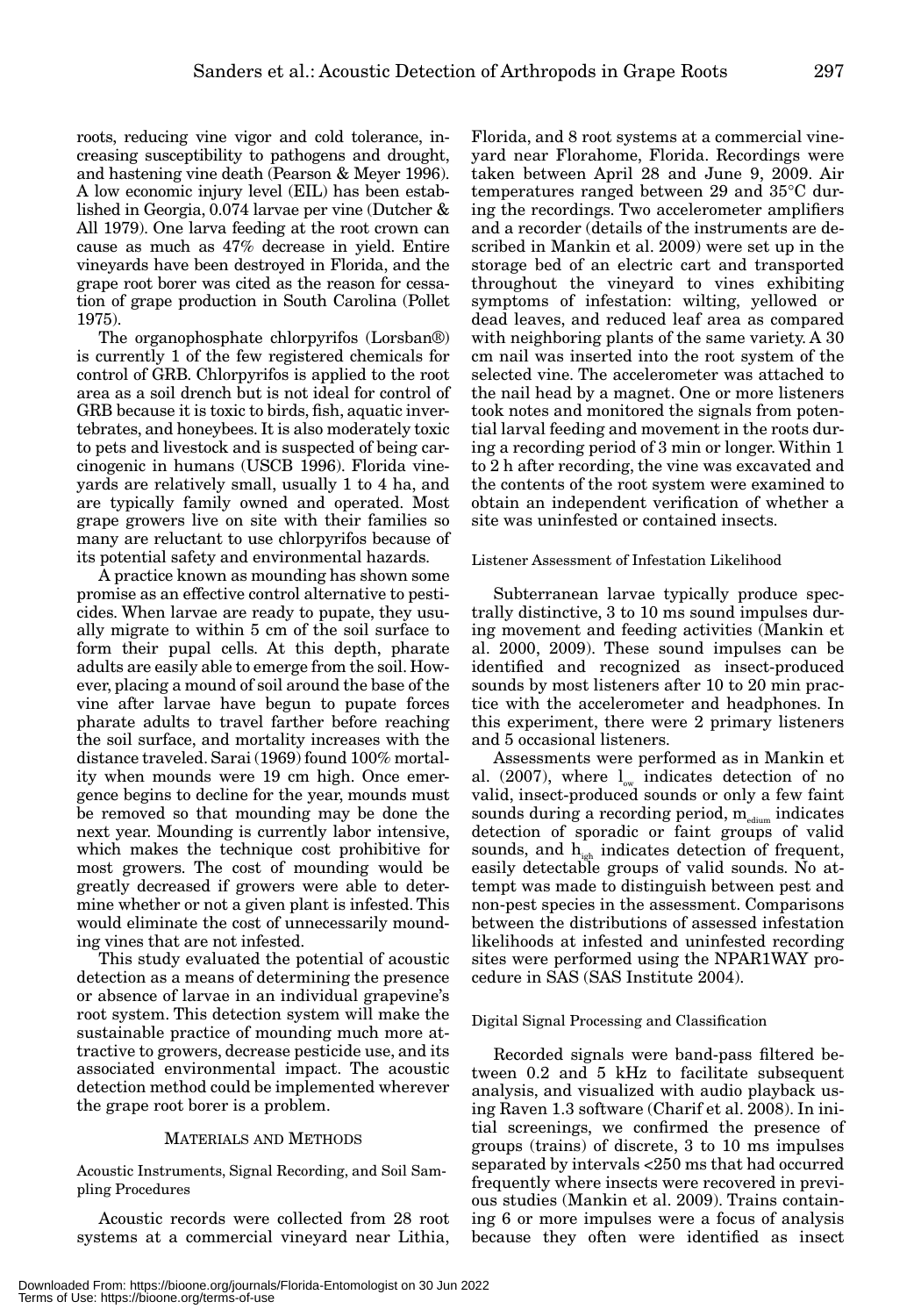sounds in playbacks of recordings from infested sites in this and previous studies (Mankin et al. 2009).

The impulses and impulse trains detected in the recordings were analyzed with customized software, DAVIS (Digitize, Analyze, and Visualize Insect Sounds, Mankin et al. 2000), which discarded long-duration, low frequency background noise (Mankin et al. 2007) and then compared the spectrum of a 512-point time-slice centered around the peak of each impulse against averaged spectra (spectral profiles) constructed as described in RESULTS.

The impulse sequences were screened to identify and characterize trains of impulses that listeners typically classify as separate, individual sounds. Each train was labeled according to the spectral profile matched by a plurality of its impulses. The beginning and ending times of impulse trains, their labels, and the number of impulses per train were stored in separate train-sequence spreadsheets for each recording.

#### **RESULTS**

The root systems of 25 (of 36 total) recording sites exhibited *V. polistiformis* larval damage, although only 1 live larva was recovered. Collectively, 27 root systems contained 1 or more invertebrates of various species (Tables 1 and 2). Among these were 41 Coleoptera (including 4 *Mycotrupes* (Coleoptera: Geotrupidae), 3 Tenebrionids, 1 Cerambycid, 4 *Phyllophaga* (Coleoptera: Scarabaeidae) larvae and 1 *Anomala* (Coleoptera: Scarabaeidae) larva) 1 Cetoniid larva, 6 *Lepisma saccharina* (L.) (Thysanura: Lepismatidae), and 3 burrowing roaches. Six sites contained *Solenopsis invicta* Buren (Hymenoptera: Formicidae) workers, and 3 had termite workers. Other organisms found in the root systems included 5 unidentified worms, 3 Diplopoda, 3 large spiders, and an earthworm. Only the *V. polistiformis* was to be targeted as a pest (see DISCUSSION), but for purposes of categorizing sites, we considered a site to be infested if the excavated root system contained 1 or more invertebrates capable of producing sounds.

# Spectral Profiles

Two types of impulses that could be readily identified by their temporal patterns as insectproduced sounds (Mankin et al. 2000, 2009) appeared frequently in initial screenings of signals detected at recording sites where excavations verified infestation, and a third type appeared at only 9 recording sites. All 3 types of impulses stood out against the background noise because their short durations and distinctive spectral patterns (Mankin et al. 2000, 2007, 2009). Spectral profiles of these impulses, i.e., averaged measurements of their power spectra (Mankin et al. 2000), were calculated to assist in discriminating insect sounds from background noise (Fig. 1). A profile of 1 of the 2 most frequently occurring insect sound impulses,  $s_{\text{highdB}}$ , was constructed from a series of 128 consecutive impulses in a relatively noisefree recording that contained several sounds identified in previous studies (Mankin et al. 2009) to be indicative of insect burrowing activity. The second profile,  $s_{\text{middle}}$ , was constructed from a series of 94 consecutive impulses in a recording that

TABLE 1. NUMBERS OF INVERTEBRATES RECOVERED FROM ROOTS, LISTENER ASSESSMENTS, AND RATES OF S<sub>HIGHDB</sub>, S<sub>MIDDB</sub>, AND  $S_{\text{LownB}}$  TRAINS AND BURSTS AT SITES WHERE  $S_{\text{LownB}}$  BURSTS WERE DETECTED.

| No. recovered |                     |                    |                  | Rate (No./min) of                  |        |                     |        |                    |        |        |
|---------------|---------------------|--------------------|------------------|------------------------------------|--------|---------------------|--------|--------------------|--------|--------|
| beetle        |                     | other              | Assessed infest. | $\mathbf{S}_\text{highdB}$         |        | $S_{\text{middle}}$ |        | S <sub>lowdB</sub> |        |        |
| Ants          | larvae <sup>1</sup> | adult <sup>2</sup> | $inv^3$          | likelihood                         | trains | bursts              | trains | bursts             | trains | bursts |
| $\mathbf{0}$  | 0                   |                    | 4                | $m_{\text{edium}}$                 | 6.70   | 0.00                | 4.69   | 0.67               | 15.41  | 10.72  |
| $\geq$ 1      | $\theta$            | $\overline{2}$     | 3                | $\mathbf{h}_{_{\mathrm{igh}}}$     | 8.31   | 2.77                | 2.77   | 2.77               | 2.77   | 2.77   |
| $\mathbf{0}$  | $\theta$            | $\overline{2}$     | $\Omega$         | $\mathbf{h}_{\text{igh}}$          | 23.39  | 3.19                | 8.50   | 0.53               | 2.66   | 1.06   |
| $\geq$ 1      | $\theta$            | $\mathbf{0}$       | $\theta$         | $\mathbf{m}_{\text{\tiny{edium}}}$ | 10.55  | 0.00                | 14.90  | 0.62               | 9.93   | 3.10   |
| $\mathbf{0}$  | 3                   | $\overline{2}$     |                  | $\mathbf{h}_{_{\mathrm{igh}}}$     | 3.55   | 0.00                | 2.13   | 0.00               | 4.97   | 1.42   |
| $\mathbf{0}$  | $\overline{2}$      | $\mathbf{0}$       | 1 <sup>5</sup>   | $\mathbf{h}_{\text{igh}}$          | 7.97   | 0.61                | 9.19   | 0.00               | 0.61   | 0.61   |
| $\mathbf{0}$  | $\theta$            | $\mathbf{2}$       |                  | $\mathbf{h}_{\text{igh}}$          | 0.00   | 0.00                | 0.00   | 0.00               | 3.20   | 1.07   |
| $\mathbf{0}$  |                     | 3                  | 8                | $\mathbf{m}_{\text{\tiny{edium}}}$ | 1.49   | 0.00                | 13.42  | 0.00               | 2.24   | 0.75   |
| $\mathbf{0}$  | $\theta$            |                    | $\theta$         | $\rm m_{_{edium}}$                 | 2.70   | 0.00                | 4.32   | 0.00               | 1.08   | 0.54   |

1 Including, *Phyllophaga* sp., *Anomala* sp., Tenebrionid sp.

2 Including *Mycotrupes* sp.

3 Other invertebrates included Lumbricid sp., Diplopoda sp., Blattella sp., *Lepisma saccharina* (L), *Nerthra stygica* Say, and large spider.

 ${}^{4}$ Recording sites arranged in order of the rates of  $s_{\text{lowdB}}$  bursts  ${}^{5}$ One *V*, politiformic large was found in the root system at t

<sup>5</sup>One *V. polistiformis* larva was found in the root system at this recording site.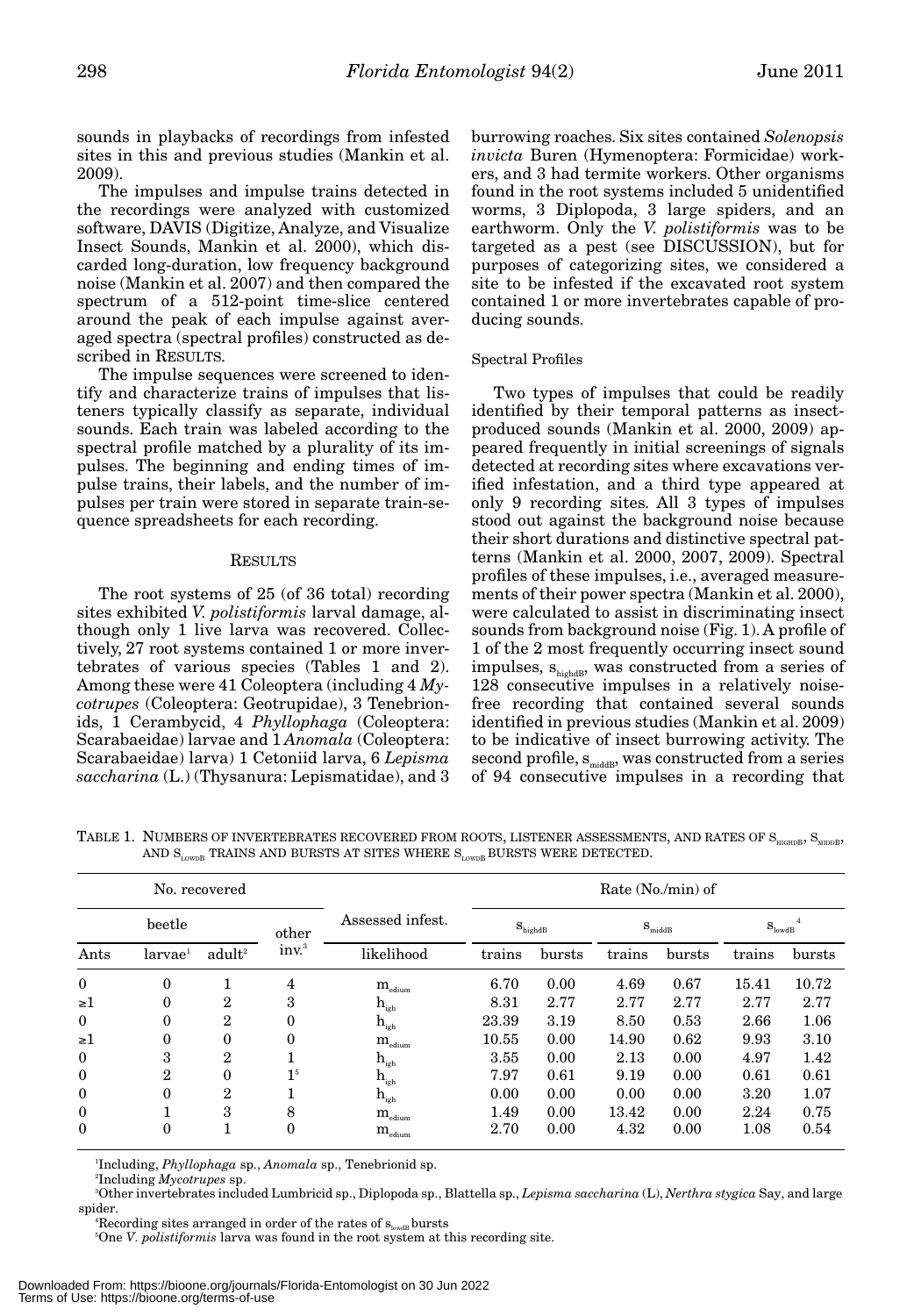|                  | No. recovered       |                     |                               |                                              |          |         | Rate (No./min) of |                  |
|------------------|---------------------|---------------------|-------------------------------|----------------------------------------------|----------|---------|-------------------|------------------|
|                  |                     | beetle              |                               | Assessed infestation                         |          | shighdB |                   | $s$ midd $B4$    |
| Ants or Termites | larvae <sup>1</sup> | adults <sup>2</sup> | other<br>invert. <sup>3</sup> | likelihood                                   | trains   | bursts  | trains            | bursts           |
| $\boldsymbol{0}$ | $\Omega$            | $\mathbf{0}$        | 1                             | $\mathbf{h}_{\mathrm{igh}}$                  | 61.82    | 28.17   | 10.96             | $\theta$         |
| ≥1               | 0                   | $\mathbf{0}$        | 1                             | $h_{\rm{igh}}$                               | 37.56    | 14.44   | 7.22              | 1.44             |
| $\bf{0}$         | 1                   | $\mathbf{0}$        | 0                             | $\mathbf{h}_{\mathrm{igh}}$                  | 13.38    | 10.03   | 1.34              | 0.67             |
| $\geq 1$         | 2                   | $\Omega$            | 1                             | $\mathbf{h}_{\mathrm{igh}}$                  | 17.43    | 2.32    | 4.65              | 4.65             |
| $\geq$ 1         | 0                   | 4                   | $\theta$                      | $\mathbf{h}_{\mathrm{igh}}$                  | 3.32     | 0       | 17.43             | 5.81             |
| $\geq 1$         | 0                   | $\mathbf{0}$        | 0                             | $\mathbf{m}_{\text{\tiny{edium}}}$           | 26.3     | 5.58    | 10.36             | $\mathbf{0}$     |
| $\boldsymbol{0}$ | 0                   | 1                   | 2                             | $\mathbf{m}_{\text{\tiny{edium}}}$           | 3.16     | 0       | 8.2               | 3.16             |
| $\boldsymbol{0}$ | 0                   | 1                   | 0                             | $\mathbf{h}_{\mathrm{igh}}$                  | 15.77    | 2.1     | 5.26              | $\mathbf{0}$     |
| $\mathbf{0}$     | 0                   | $\mathbf{0}$        | 1                             | $\mathbf{h}_{\mathrm{igh}}$                  | 9.71     | 0.75    | 11.95             | 0.75             |
| 0                | 0                   | 1                   | 0                             | $l_{\rm sw}$                                 | 1.22     | 1.22    | 2.43              | 0                |
| $\geq 1$         | 0                   | $\overline{2}$      | 0                             | $\mathbf{m}_{\text{\tiny{edium}}}$           | 7.64     | 0.69    | 1.39              | 0                |
| $\boldsymbol{0}$ | 0                   | 1                   | 0                             | $\mathbf{m}_{\text{\tiny{edium}}}$           | 15.83    | 0.66    | 9.23              | $\boldsymbol{0}$ |
| $\geq 1$         | 0                   | $\overline{2}$      | 1                             | $\mathbf{m}_{\text{\tiny{edium}}}$           | 0.55     | 0       | 3.3               | 0.55             |
| $\mathbf{0}$     | 1                   | 1                   | $\theta$                      | $\mathbf{m}_{\text{\tiny{edium}}}$           | 14.56    | 0       | 2.24              | 0                |
| $\geq 1$         | 0                   | $\mathbf{0}$        | 0                             | $\mathbf{m}_{\textrm{\tiny{edium}}}$         | 3.6      | 0       | 8.99              | 0                |
| $\bf{0}$         | 0                   | $\mathbf{0}$        | 0                             | $\mathbf{l}_{\mathrm{ow}}$                   | 1.33     | 0       | 5.33              | $\theta$         |
| $\mathbf{0}$     | 0                   | $\Omega$            | 0                             | $\mathbf{l}_{\text{ow}}$                     | $\Omega$ | 0       | 5.48              | $\theta$         |
| 0                | 0                   | $\mathbf{0}$        | 0                             | $\mathbf{l}_{\mathrm{ow}}$                   | 0.65     | 0       | 3.92              | 0                |
| 0                | 0                   | $\mathbf{0}$        | 0                             | $\mathbf{m}_{\text{\tiny{edium}}}$           | 1.84     | 0       | 1.84              | 0                |
| 0                | 2                   | $\boldsymbol{0}$    | 0                             | $\mathbf{m}_{\textrm{\tiny{edium}}}$         | 0.47     | 0       | 2.85              | 0                |
| 0                | 0                   | 3                   | 0                             | $\mathbf{m}_{\text{\tiny{edium}}}$           | 0.47     | 0       | 1.41              | 0                |
| 0                | 0                   | $\mathbf{0}$        | 0                             | $l_{\rm sw}$                                 | 0.62     | 0       | 1.23              | 0                |
| 0                | 0                   | $\mathbf{0}$        | 0                             | $l_{\rm sw}$                                 | 0.79     | 0       | 0.79              | 0                |
| $\bf{0}$         | 0                   | $\mathbf{0}$        | $\overline{2}$                | $\mathbf{m}_{\text{\tiny{edium}}}$           | 1.09     | 0       | $\Omega$          | 0                |
| $\mathbf{0}$     | 0                   | $\Omega$            | $\theta$                      | $l_{\rm sw}$                                 | 0        | 0       | 0.52              | $\theta$         |
| $\boldsymbol{0}$ | 0                   | $\Omega$            | $\theta$                      | $\mathbf{l}_{\scriptscriptstyle{\text{ow}}}$ | $\theta$ | 0       | $\boldsymbol{0}$  | 0                |
| 0                | 0                   | $\theta$            | 0                             | $\mathbf{m}_{\text{\tiny{edium}}}$           | $\theta$ | 0       | $\mathbf{0}$      | 0                |

TABLE 2. NUMBERS OF INVERTEBRATES RECOVERED FROM ROOTS, LISTENER ASSESSMENTS, AND RATES OF S<sub>meann</sub> AND  $\mathbf{S}_{\text{MDDB}}$  TRAINS AND BURSTS AT SITES WHERE  $\mathbf{S}_{\text{LowDB}}$  BURSTS WERE NOT DETECTED.

1 Including, *Phyllophaga* sp., *Anomala* sp., Tenebrionid sp., Cetoniid sp. Cerambycid sp. 2 Including *Mycotrupes* sp.

3 Including Lumbricid sp., Diplopoda sp., Mutillid sp. *Blattella* sp., *Lepisma saccharina* (L), *Nerthra stygica* Say, and a large spider

<sup>4</sup>Recording sites arranged in order of summed rates of  $s_{\text{highdB}}$  and  $s_{\text{middle}}$  bursts.

contained several larval scraping sounds of slightly lower frequency. The third, less frequently occurring profile,  $s_{\text{lowdB}}$ , was constructed from a 0.1 s period containing 13 consecutive impulses of this distinctive type. The 3 types of impulses had similar temporal patterns but their spectral patterns diverged at frequencies above 2.6 kHz.

Various types of background noise also occurred frequently in all recordings, comprising about 80% of all sounds detected. Continuous noise could be discounted easily because insect sounds usually occur as brief impulse bursts (Mankin et al. 2009), but some low-frequency impulsive noise was discarded by matching it with 1 of 2 noise profiles. To exclude higher-frequency noise impulses, we constructed a noise profile,  $n_{\text{hidden}}$  (Fig. 1), as an average spectrum of impulses produced during a gust of light wind. A second noise profile,  $n_{\text{lowdB}}$  (Fig. 1), was constructed as an average spectrum of a 5 s period where impacts of water droplets from an irrigation hose were detected.

# Insect Sound-Impulse Bursts

Although isolated  $s_{\text{hidden}}$ ,  $s_{\text{middle}}$ , and  $s_{\text{lowdB}}$  impulses occurred frequently in the recordings, most of the signals that listeners interpreted as insect sounds appeared in bursts of more than 6 but less than 50 impulses of a given type, similar to bursts used successfully to construct indicators of insect infestation in other insect acoustic detection studies (Mankin et al. 2007, 2009). In analogy with such studies, we defined trains of type  $s<sub>hidden</sub>$ ,  $s<sub>middle</sub>$  and  $s<sub>bound</sub>$  impulses to be a series of impulses of each type, separated by durations <0.25 s. Bursts of type  $s_{\text{hidden}}$ ,  $s_{\text{middle}}$ , and  $s_{\text{lowdB}}$  were trains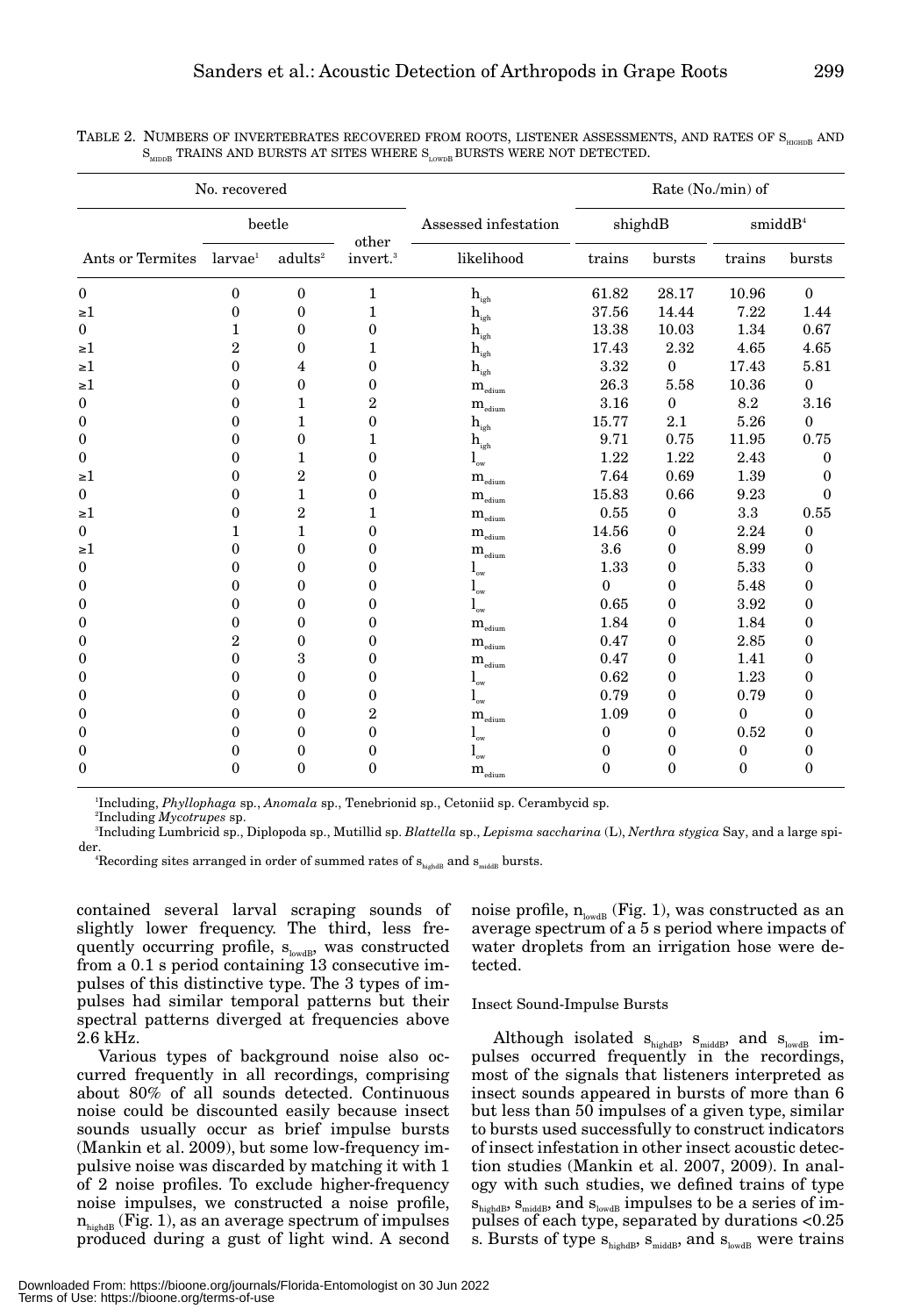

Fig. 1. Spectral profiles of insect-produced sound impulses,  $s_{\text{high}}$ ,  $s_{\text{middle}}$ , and  $s_{\text{lowdB}}$ , compared with spectral profiles of wind-gust noise,  $n_{\text{hidden}}$ , and low-frequency background noise,  $n_{\text{lowdB}}$ , used in analyses to distinguish insect-produced sounds from background noise. The subscripts, highdB, middB, and lowdB, refer to the magnitudes of the relative spectrum levels of these profiles near 2.6 kHz, the midpoint of the 0.2-5 kHz range of frequencies analyzed. Spectrum level is relative to the maximum acceleration measured in the 0.2-5 kHz reference range.

of each impulse type that contained at least 7 but less than 50 impulses. We analyzed recordings from each of the 36 root systems using the DAVIS signal analysis system (Mankin et al. 2000). The DAVIS software calculated a power spectrum for each sound impulse with amplitude above a userset threshold, and matched it against the spectra of the 3 signal and 2 noise profiles (Fig. 1) by calculating the least-squares difference between the impulse and profile signal levels at each spectrum frequency. The impulse was categorized according to the profile type for which the summed leastsquares differences were smallest, unless that smallest least-squares sum exceeded a user set threshold, designating the impulse as uncategorized noise. The burst was categorized then according to the type of profile of its largest fraction of impulses. The rates of detection of trains and bursts in the 9 root systems that contained bursts of type  $s_{\text{lowdB}}$  are listed in Table 1. One site, assessed by listeners at  $h_{ijk}$  likelihood of infestation, contained a *V. polistiformis* larva as well as 2 *Phyllophaga* larvae. Bursts of type s<sub>highdB</sub> also were detected at this site. The rates of detection of trains and bursts in the other root systems are listed in Table 2. As in previous studies (Mankin et al. 2009), the rate of trains was correlated with, but not necessarily proportional to, the rate of bursts at each recording site. There were 14 root systems in which no bursts of any insect-sound profile type were detected. Five of these did contain insects but 9 were found to be uninfested when they were excavated.

# Assessments of Infestation Likelihood

The listener assessments of infestation likelihood matched significantly with the presence or absence of insects in the root systems at the recording sites (Table 3). Only 1 infested site was ranked at  $l_{\infty}$  likelihood of infestation, and all of the sites ranked at  $h_{i,j}$  likelihood of infestation were infested.

To develop a computer assessment of infestation likelihood, we examined the rates of bursts of different types detected at different infested and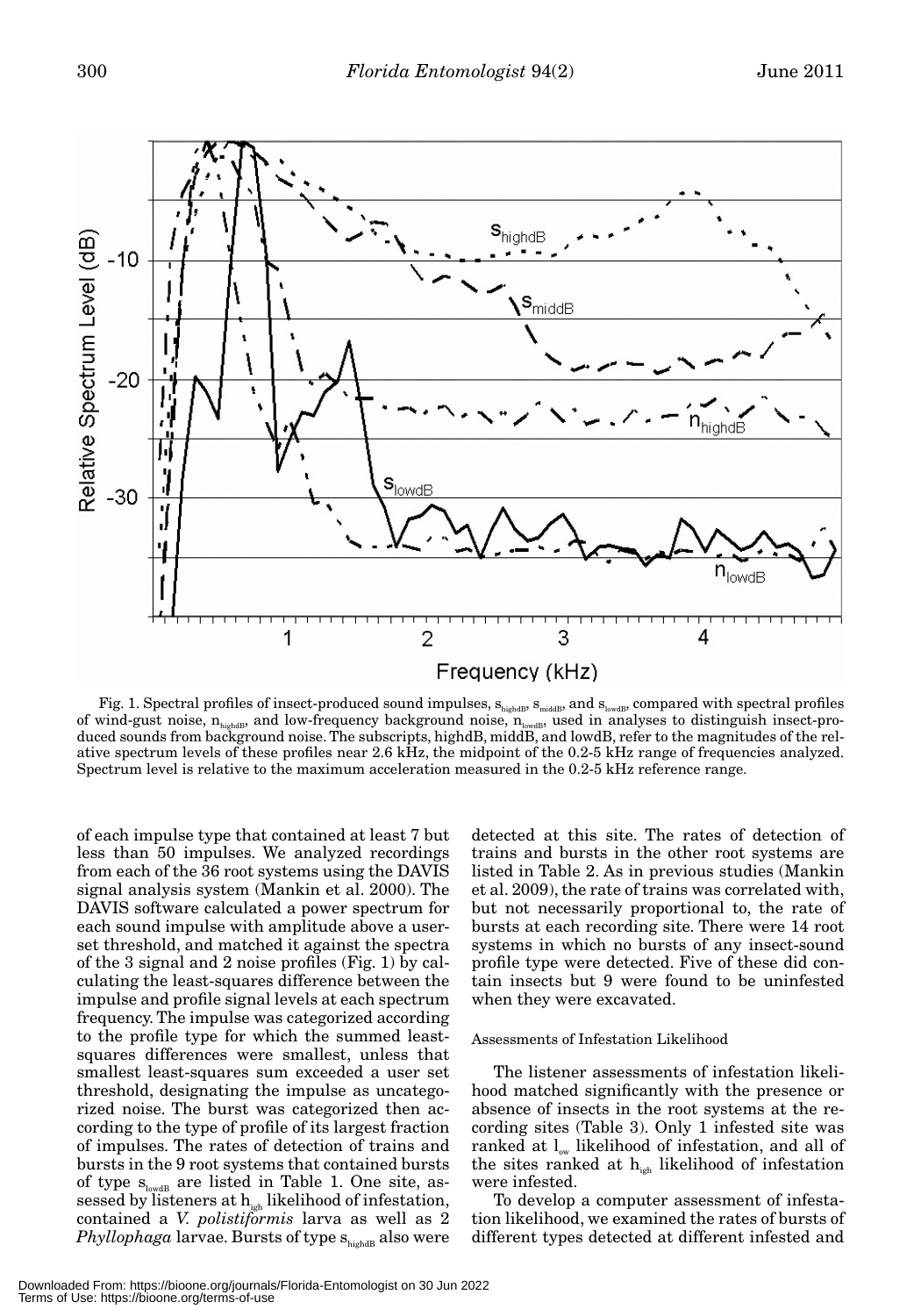|                                    | No. sites |            |  |
|------------------------------------|-----------|------------|--|
| Assessed likelihood                | infested  | uninfested |  |
| 'ow                                |           |            |  |
| $\mathbf{m}_{\text{\tiny{edium}}}$ | 2         | 14         |  |
| igh                                |           | 12         |  |

TABLE 3. LISTENER ASSESSMENTS OF RECORDING SITES DETERMINED BY EXCAVATION TO BE UNIN-FESTED OR INFESTED.

 $P = 0.0002$  that listener assessment is independent of the absence or presence of infestation in the excavated roots (Wilcoxon two-sample exact test,  $S = 61.5, Z = -4.09$ .

uninfested sites, and constructed indicators of infestation likelihood as described in Mankin et al. (2007). Sites with rates of bursts of all 3 insectsound profile types <0.5 / min were considered to have  $l_{\infty}$  likelihood of infestation, whereas sites with rates of bursts of any insect-sound profile type >1.5/min were assessed at  $h_{i,j}$  likelihood of infestation. Sites with intermediate rates were assessed at  $\mathrm{m}_{_{\mathrm{edium}}}$  likelihood. Assessments of the results in Tables 1 and 2 based on these criteria are listed in Table 4. The computer assessments, like the listener assessments in Table 3, matched significantly with the presence or absence of insects in the root systems at the recording sites.

#### **DISCUSSION**

One of the goals of this acoustic detection study was to develop a method for detecting infestations of *V. polistiformis* within the root system, thereby decreasing the cost and labor of treatments such as mounding. Although it would be helpful to obtain more recordings from *V. polistiformis* larvae, the results of the study are sufficient to provide some insight into how detection might be accomplished. An important finding was that a vineyard contains a large variety of nontarget, sound-producing insects. The signals produced by such insects could eas-

TABLE 4. COMPUTER ASSESSMENT OF RECORDING SITES DETERMINED BY EXCAVATION TO BE UNIN-FESTED OR INFESTED.

|                                      | No. sites |            |  |
|--------------------------------------|-----------|------------|--|
| Assessed likelihood                  | infested  | uninfested |  |
| ow                                   | 9         | 5          |  |
| $\mathbf{m}_{\textrm{\tiny{edium}}}$ | 0         | 9          |  |
|                                      |           | 13         |  |

 $P = 0.0005$  that computer assessment is independent of the absence or presence of infestation in the excavated roots (Wilcoxon two-sample exact test,  $S = 67.5, Z = -3.83$ .

ily confound the identification of a targeted pest unless the pest produces a distinctive, easily identifiable sound that distinguished it from nontarget insects.

A partial solution to this problem would be to include ambiguous signals as positive, i.e. count a false positive as a potential GRB larva. Considering the invertebrates and the burst rates in Table 1, for example, targeting all the sites that contained  $s_{\mbox{\tiny{highdB}}}, s_{\mbox{\tiny{middB}}},$  and  $s_{\mbox{\tiny{lowdB}}}$  bursts would result in treatment of 9 out of 36 sites, only 1 of which actually contained a *V. polistiformis*. However, treating ¼ of the sites would be much less costly than treating all of them.

It is common for a vineyard to have approximately 735 vines per hectare. Assuming that the average price for unskilled farm labor is \$20 per hour and that it takes 10 minutes to build a mound around a vine and 10 more minutes to remove the soil at the end of the season, the labor to treat 1 hectare would cost approximately \$4900. If we assume that our findings of 25% infestation level apply to any vineyard, a farmer would spend approximately \$1225 on mounding per hectare. It would therefore need to cost less than \$3675 per hectare to acoustically sample all vines for the farmer to break even. It is estimated that the equipment would cost ~\$3000 and last for 5 to 10 years. A farmer or scout could perform the assessment after a 15-20 minute training period.

Both human listeners and computer software were able to predict the presence or absence of infestation at statistically significant levels based upon spectral profile and temporal pattern analysis. However, human listeners were more likely to commit type I error whereas the computer was more likely to commit type II error. A type I error will cause the treatment of a vine when it is unnecessary, slightly raising the cost of treatment. However, a type II error will leave an infested site untreated, allowing emergence and reproduction. Without further refining of the spectral profiles or improvement of the software's analysis algorithm, it is recommended for a human listener to assess likelihood of infestation for pest management decisions.

#### ACKNOWLEDGEMENTS

We thank the staff in the Small Fruit and Vegetable IPM laboratory at the University of Florida, and Everett Foreman, Betty Weaver, and Mackenzie Egan at USDA-ARS-CMAVE in Gainesville for assistance in field and laboratory work. We would also like to thank Lyle Buss at the University of Florida for his assistance with specimen identification. We also thank the grape growers that participated in the study, Bob Paulish and John Sirvent, without whom this research would not have been possible. Partial funding was provided by the Florida Grape Growers Association and SARE grant #G000340. The use of